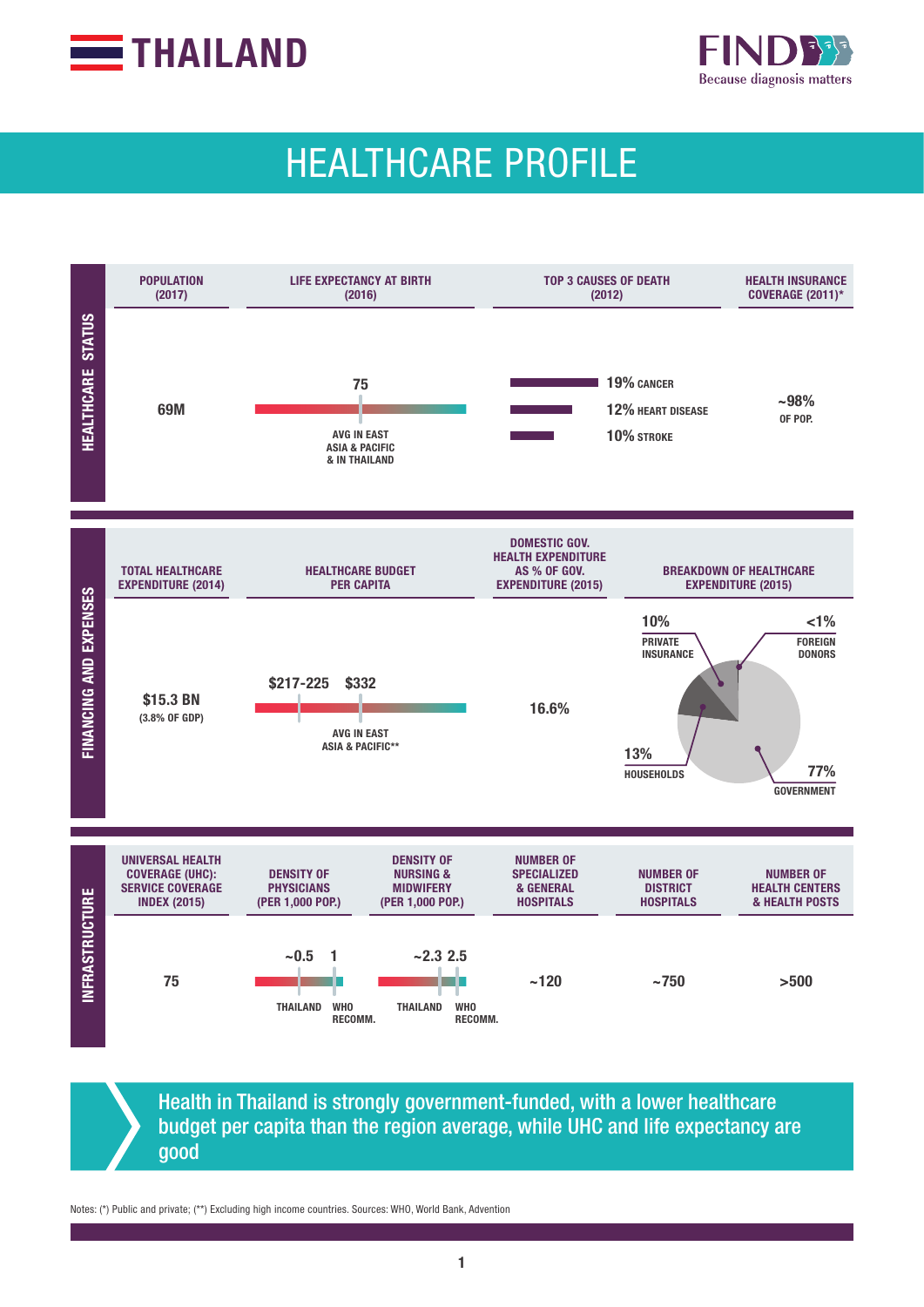

## PUBLIC HEALTHCARE INFRASTRUCTURE



## **COMMENTS**

#### General Healthcare infrastructure:

- Thailand has a high level of health insurance and health services are dominated by the public sector  $(-75%)$
- The public health facilities network is quite widespread and offers good quality care
- Thailand has hospitals able to deliver secondary and tertiary care

#### Malaria specifics:

- As the malaria burden continues to decline, malaria services are progressively getting integrated within the general health system.
	- Community and health promotion hospitals are offering primary care and will transition to provide malaria diagnosis with RDTs, treatment, and refer, if necessary
	- Until now malaria clinics and malaria posts provided most of

the malaria diagnostic services and treatment

- Thailand's network of vertical malaria clinics and malaria posts remains the bulwark of service delivery in endemic areas:
	- Malaria clinics are usually along the borders and equipped with microscopes, a minimal set of laboratory supplies and a welltrained microscopist and provide free of charge treatment
	- Malaria posts are operated by villagers Malaria Post Workers (MPW) - using light microscopes or RDTs and also provide free of charge treatment
- Migrant Health Volunteers (MHV)/NGOs: have been introduced to complement the MPWs operating in villages where malaria is endemic at least 6 months per year. Some NGOs provide primary healthcare services to the 100,000 refugees along the Thai-Burma border as well as active and reactive case detection using microscopy or RDTs

## The Thai healthcare infrastructure dominated by the public sector is well **structured**

Malaria vertical programme is getting merged with the general health system

Notes: (\*) Ministry of Public Health; (\*\*) Bureau of Vector Borne Diseases; (\*\*\*) Provincial Health Offices. Sources: USAID / PMI, MoPH, Advention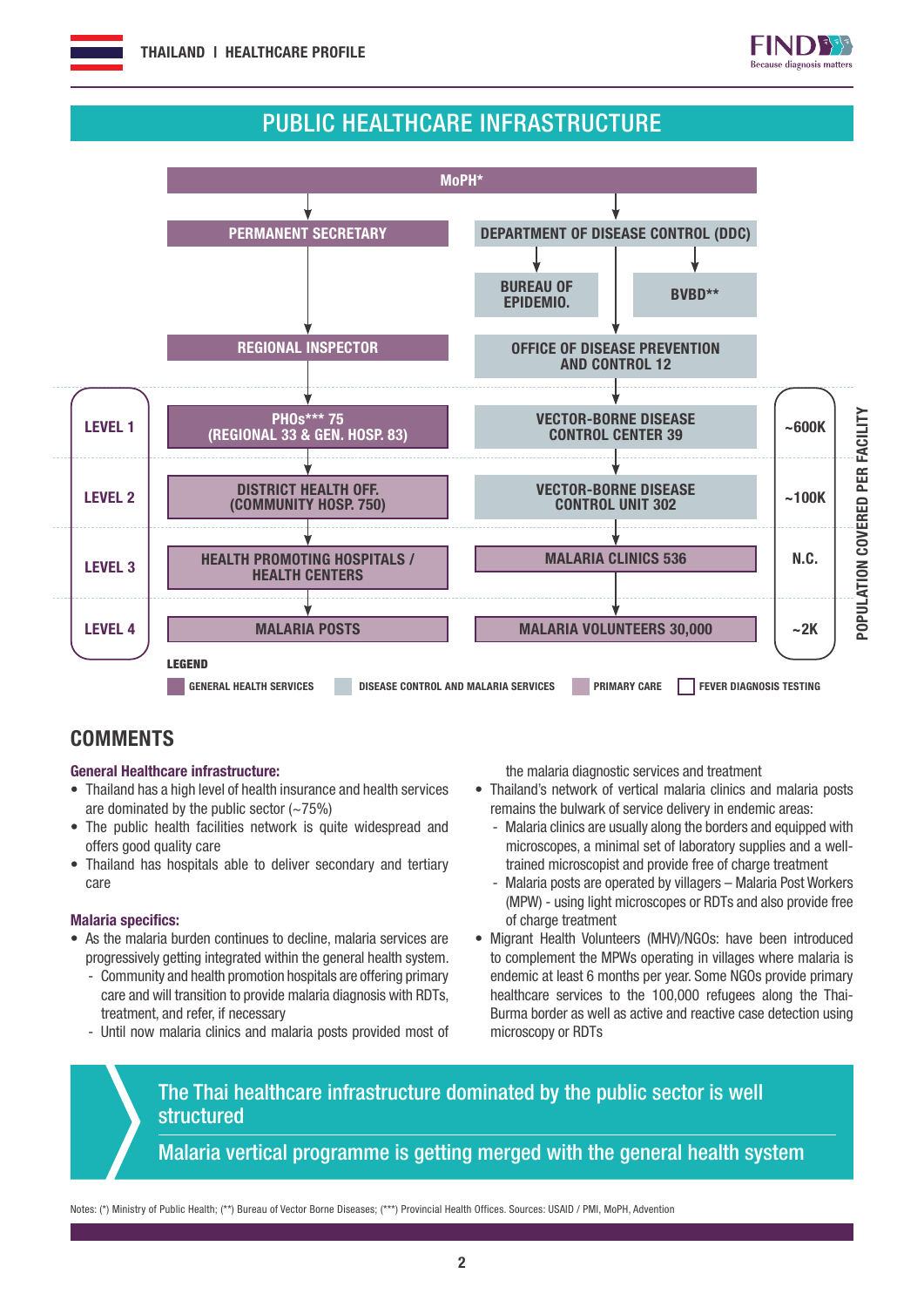

## PRIVATE HEALTHCARE INFRASTRUCTURE



### **COMMENTS**

#### General Healthcare infrastructure:

- Private sector health expenditure represents ~20% of total healthcare expenditure (HCE) in the country
- The share of the private sector has been growing over the past years:
	- Private hospitals have benefited from government efforts to provide universal health coverage. As public local hospitals have seen sharp increases in patient numbers, patients who could afford it were more inclined to seek treatment at privately run establishments
	- The medical tourism industry is one of the key economic drivers in Thailand; it is heavily incentivized by the Thai government, notably through loosening visa restrictions. This sector is largely driven by private hospitals
- In 2015, 343 private hospitals were operating in Thailand. Around 40% of these were in the Bangkok metropolitan area and 30% in surrounding provinces
- Most private hospitals are small; 69% having fewer than 100 beds

#### Malaria specifics:

• Since 1995, Thailand has banned the sale of antimalarials in the private sector, a key strategy to control the unregulated use of drugs and reduce drug resistance pressure



The Thai private sector accounts for 20% of healthcare expenditure but a lower share of malaria diagnostics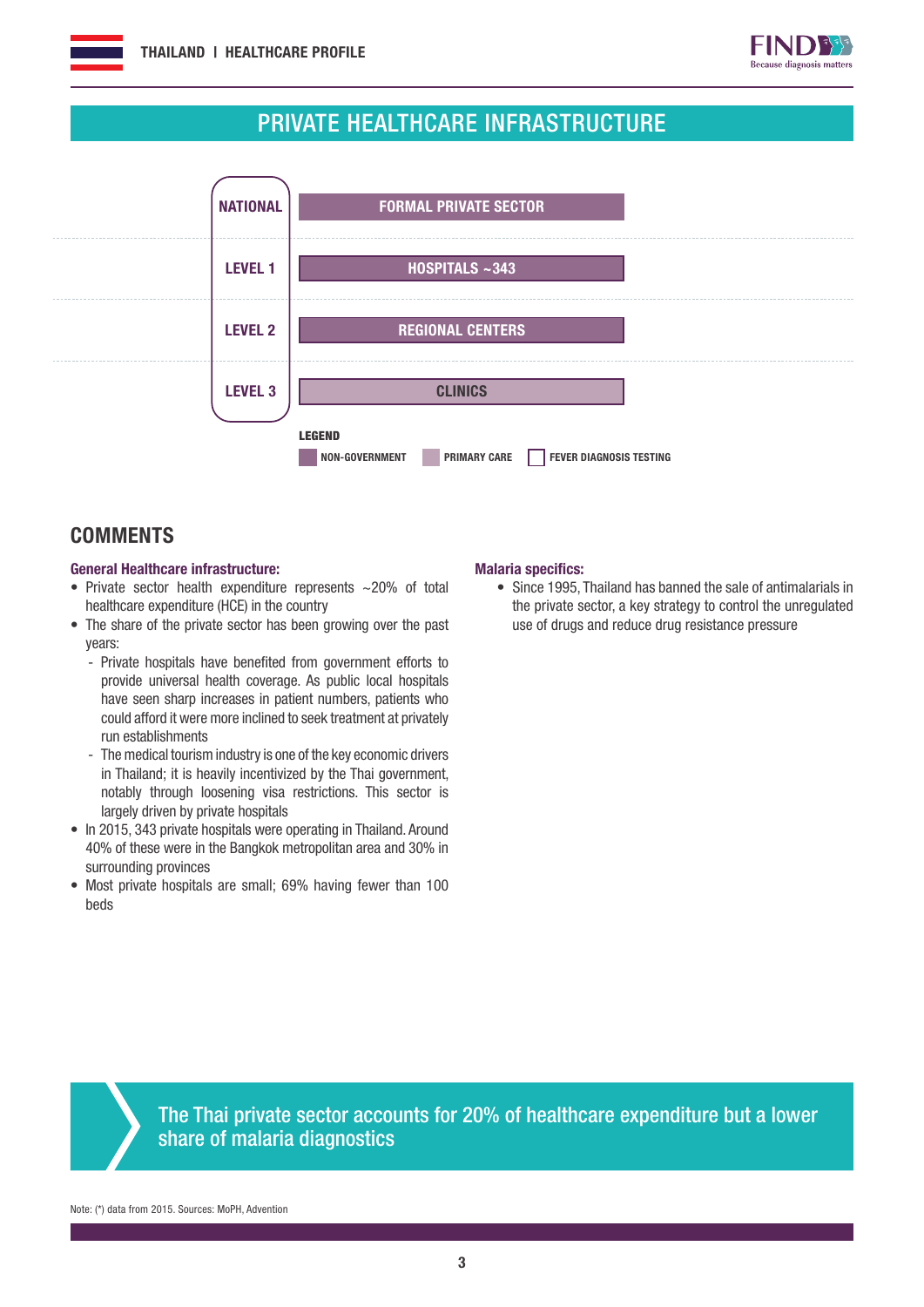

## MALARIA DIAGNOSIS PROVIDERS' BUSINESS MODEL

#### Thailand's UHC (Universal Health Coverage) is considered as one of the best models available for low-cost healthcare systems

- The entire population is covered by the three public health insurance schemes – civil servants and their dependents by Civil Servant Medical Benefit Scheme (CSMBS), private-sector employees by the Social Health Insurance scheme (SHI), and the rest of the population by the Universal Coverage Scheme (UCS)
- All three public insurance schemes apply a negative-list concept, in which all services are included except those defined on the negative list
- UHC covers outpatient, inpatient and accident and emergency services; dental and other high-cost care; and diagnostics, special investigations, medicines (those included in the National List of Essential Medicines) and medical supplies

The major sources of funds come from a general tax, followed by direct OOP payment, social health insurance and private insurance premiums.

Thailand instituted a purchasing provider split to reduce costs and the National Health Security Office (NHSO) act as purchaser on behalf of UCS beneficiaries.

Curative expenditure dominates total health spending (about 70% of total), of which 30% is for inpatient services and 40% for outpatient services (including drugs).

Beneficiaries are entitled to free services only from the registered provider network (public or private) plus referrals, otherwise patients pay OOP fees.

#### PUBLIC HEALTHCARE FACILITIES PRIVATE HEALTHCARE FACILITIES

Government policies to support the development of Thailand as a medical hub helped the private hospital market to grow. This trend should continue over the years even though private hospitals face fierce competition from neighboring countries such as Malaysia.

Middle-class consumers are increasingly buying services from private hospitals even though their services are more expensive than state hospitals.

Voluntary private insurance provides insurance coverage to the high-income earners.

Only few private facilities are registered within the UHC network

"Universal Health Coverage does not usually include using private hospital facilities." SMIU, Thailand, Researcher

In 2011, sale of medicines and pharmaceuticals was the largest source of income of private hospitals (32.5%), followed by medical treatment (20.0%), and laboratory tests and x-rays (13.7%).

UHC is mainly financed by the general tax and entitles its beneficiaries to free services from their registered provider network (mostly public)

Sources: Asia Pacific Observatory in Health Systems and Policies, interviews, Advention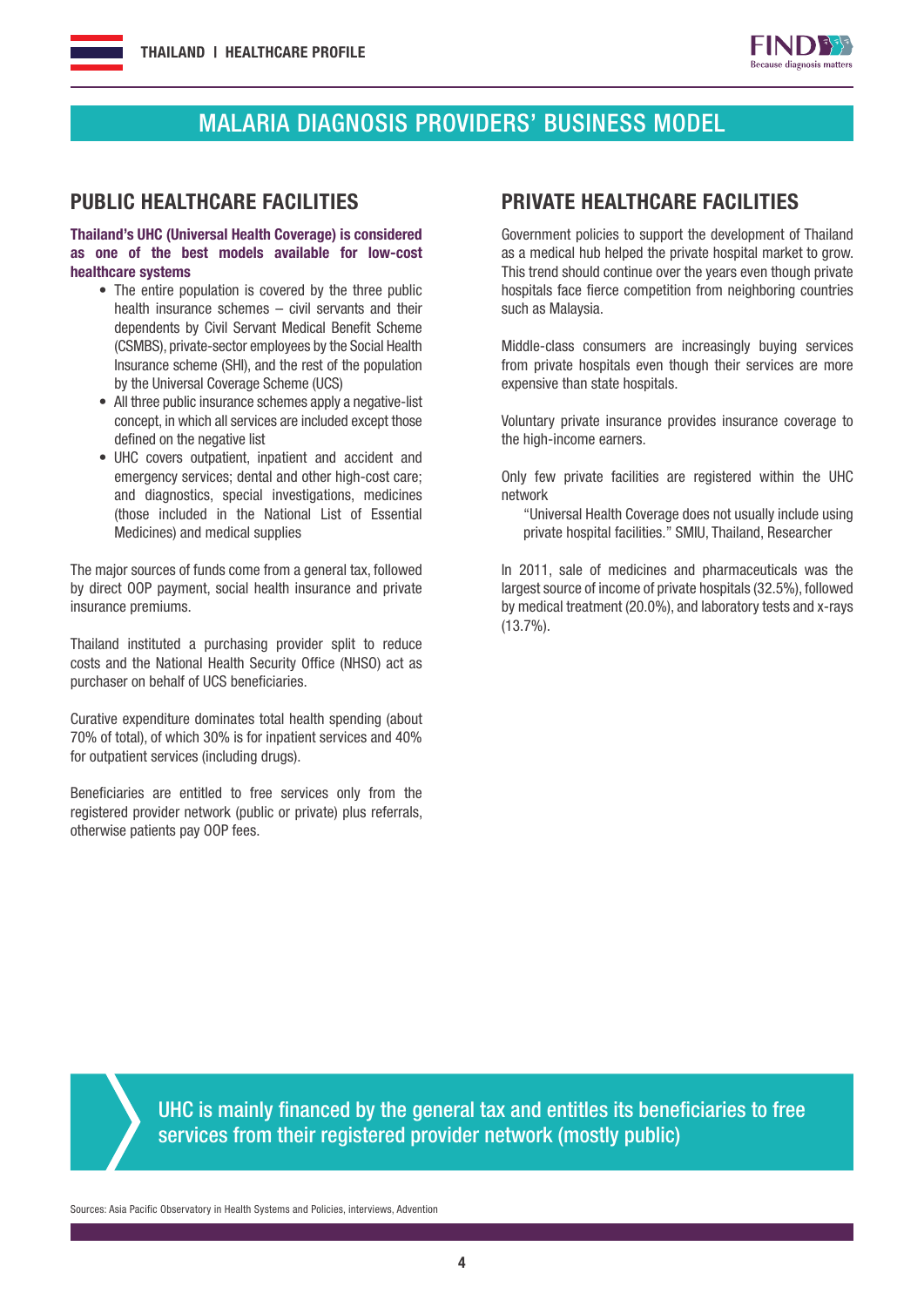



## HEALTHCARE STAFF AND TRAINING

|                                           | <b>PHYSICIANS</b>                                                                                                                                                                                                                                 | <b>MICROSCOPIST</b>                                 | <b>VILLAGE CHWS</b>                                                               |
|-------------------------------------------|---------------------------------------------------------------------------------------------------------------------------------------------------------------------------------------------------------------------------------------------------|-----------------------------------------------------|-----------------------------------------------------------------------------------|
| <b>GENERAL JOB</b><br><b>DESCRIPTION</b>  | Examine in and out patients in line with<br>standard medical procedures using<br>various types of diagnostic mechanisms<br>Administer and prescribe drugs based on<br>examination, test reports and findings,<br>and provide counselling services | Diagnose diseases through microscopy                | Perform prevention and control activities                                         |
| <b>MALARIA</b><br><b>SPECIFIC TASKS</b>   | Use IMCA and IMAI approaches to<br>diagnose through clinical examination<br>and microscopy confirmation for severe<br>cases                                                                                                                       | Use iCCM approach to diagnose through<br>microscopy | Use iCCM approach to diagnose through<br>clinical examination and RDTs, and treat |
| <b>MEDICAL</b><br><b>TRAINING</b>         | 6-11 years                                                                                                                                                                                                                                        | <1 Year<br>(+ External Competency Assessments)      | <1 Year                                                                           |
| <b>RDT USE</b><br><b>KNOWLEDGE</b>        |                                                                                                                                                                                                                                                   |                                                     |                                                                                   |
| <b>BLOOD SAMPLING</b><br><b>KNOWLEDGE</b> |                                                                                                                                                                                                                                                   |                                                     |                                                                                   |
|                                           | <b>LEGEND</b><br><b>COMPLETE KNOWLEDGE</b><br><b>INCOMPLETE / PARTIAL KNOWLEDGE</b><br><b>EX NO / VERY LIMITED KNOWLEDGE</b>                                                                                                                      |                                                     |                                                                                   |

With support from PMI, Thailand has been able to organize the flagship MMFO (Malaria Management Field Officer) training course for mid-level programme managers in malaria programmes from Greater Mekong Subregion (GMS) countries

• Several GMS national malaria programme managers are alumni of the MMFO training course

As the malaria burden continues to decline, the BVBD\* will face many challenges, including shortages of skilled health workers and technical staff, high staff turnover, and lack of motivation among trained staff in remote and inaccessible areas

• Microscopists will require additional training and accreditation renewal work to maintain their skills

Thailand is the region's best-practice in malaria training

As the malaria burden declines, Thailand will nonetheless face training challenges in remote areas

Note: (\*) Bureau of Vector Borne Diseases. Sources: PMI, Advention